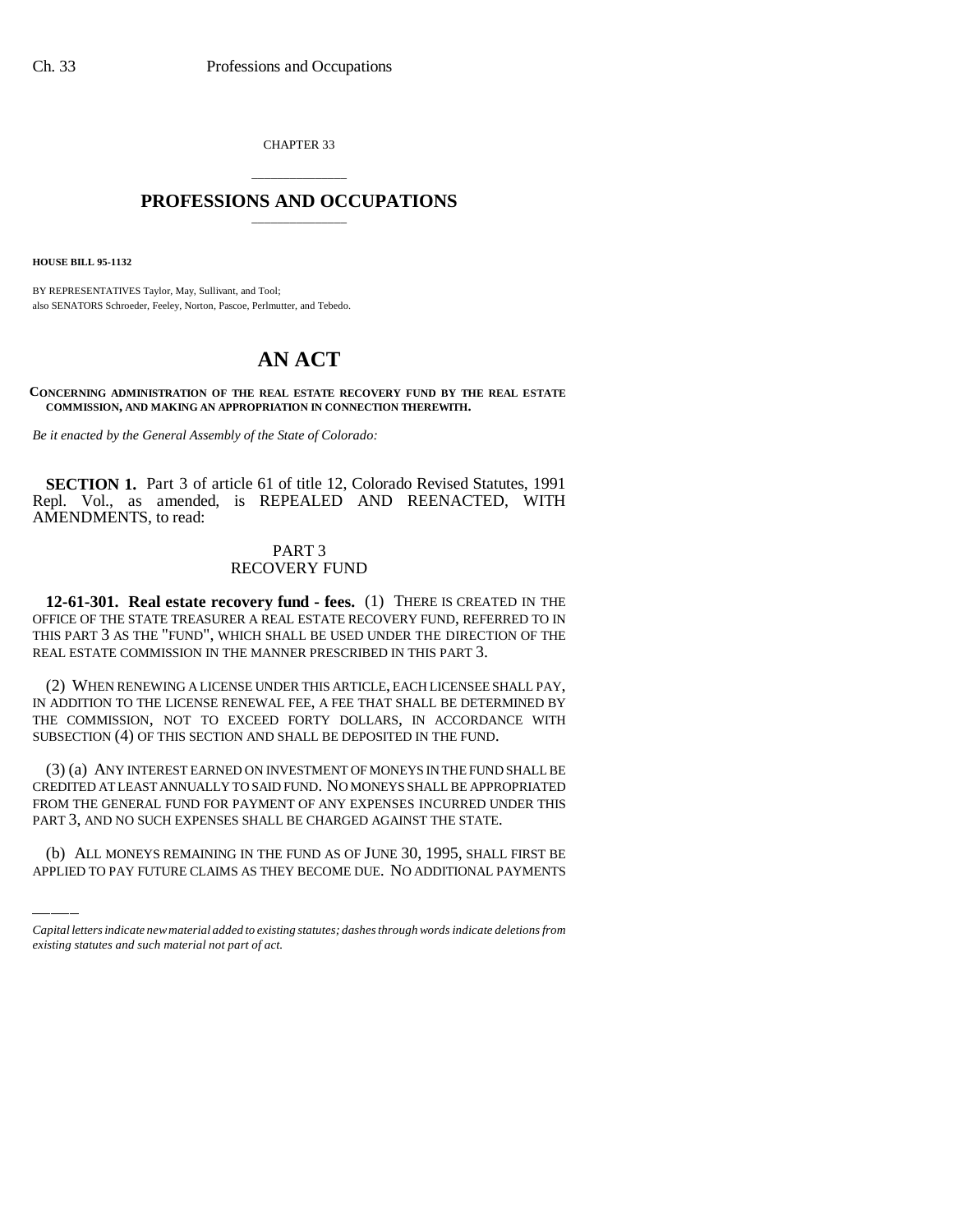TO THE FUND FROM LICENSEES PURSUANT TO SUBSECTION (2) OF THIS SECTION SHALL BE REQUIRED UNTIL THE BALANCE REMAINING IN THE FUND IS LESS THAN THREE HUNDRED FIFTY THOUSAND DOLLARS.

(4) (a) IF, ON JANUARY 1 OF ANY YEAR, THE BALANCE REMAINING IN THE FUND IS LESS THAN THREE HUNDRED FIFTY THOUSAND DOLLARS, THE COMMISSION SHALL SET A FEE TO BE COLLECTED FROM LICENSEES UNDER SUBSECTION (2) OF THIS SECTION. THE AMOUNT OF THE FEE SHALL BE SUFFICIENT TO REESTABLISH AND MAINTAIN THE BALANCE OF THE FUND AT A MINIMUM OF THREE HUNDRED FIFTY THOUSAND DOLLARS. THE FEE SHALL BE IMPOSED BEGINNING JULY 1 OF THAT YEAR AND SHALL REMAIN IN EFFECT THROUGH JUNE 30 OF THE THIRD YEAR THEREAFTER.

(b) IF, ON JANUARY 1 OF ANY YEAR, THE BALANCE REMAINING IN THE FUND IS FIVE HUNDRED THOUSAND DOLLARS OR MORE AS A RESULT OF DEPOSITS MADE IN ACCORDANCE WITH SUBSECTION (2) OF THIS SECTION, THE AMOUNT OVER FIVE HUNDRED THOUSAND DOLLARS SHALL BE TRANSFERRED TO THE REAL ESTATE CASH FUND AND DISPOSED OF AS PROVIDED IN SECTIONS 12-61-111 AND 12-61-111.5.

**12-61-302. Limitation on payments out of the fund.** (1) NO PAYMENT SHALL BE MADE FROM THE FUND UNLESS THE APPLICANT HAS NOTIFIED THE COMMISSION, IN WRITING, OF THE COMMENCEMENT OF A CIVIL ACTION FOR A JUDGMENT THAT MAY RESULT IN AN APPLICATION FOR RECOVERY FROM THE FUND. SUCH WRITTEN NOTICE SHALL BE GIVEN NO LATER THAN 90 DAYS AFTER COMMENCEMENT OF THE CIVIL ACTION.

(2) NO PAYMENT SHALL BE MADE FROM THE FUND UNLESS THE UNDERLYING CIVIL ACTION, ON THE BASIS OF WHICH PAYMENT FROM THE FUND IS SOUGHT, WAS COMMENCED WITHIN THE TIME PERIOD PRESCRIBED IN SECTION 13-80-103, C.R.S.

(3) NO PAYMENT SHALL BE MADE FROM THE FUND UNLESS THE ORDER OF JUDGMENT IN THE UNDERLYING CIVIL ACTION CONTAINS SPECIFIC FINDINGS OF FACT AND CONCLUSIONS OF LAW THAT THE LICENSED REAL ESTATE BROKER OR SALESPERSON COMMITTED NEGLIGENCE, FRAUD, WILLFUL MISREPRESENTATION, OR CONVERSION OF TRUST FUNDS.

(4) THE FUND SHALL BE LIABLE TO PAY ONLY FOR REIMBURSEMENT OF ACTUAL AND DIRECT OUT-OF-POCKET LOSSES, COURT COSTS AND REASONABLE ATTORNEY FEES THAT REMAIN UNPAID ON THE JUDGMENT, AND POSTJUDGMENT INTEREST AS PROVIDED BY LAW. THE FUND SHALL NOT BE LIABLE FOR THE PAYMENT OF PREJUDGMENT INTEREST OF ANY KIND.

(5) THE FUND SHALL NOT BE LIABLE FOR LOSSES ATTRIBUTABLE TO PAIN AND SUFFERING OR MENTAL ANGUISH.

(6) ATTORNEY FEES RECOVERABLE PURSUANT TO THIS SECTION SHALL NOT EXCEED TWENTY-FIVE PERCENT OF THE AMOUNT OF ACTUAL AND DIRECT OUT-OF-POCKET LOSSES PAID FROM THE FUND.

(7) THE FUND SHALL BE LIABLE ONLY FOR CLAIMS BASED ON JUDGMENTS AGAINST NATURAL PERSONS.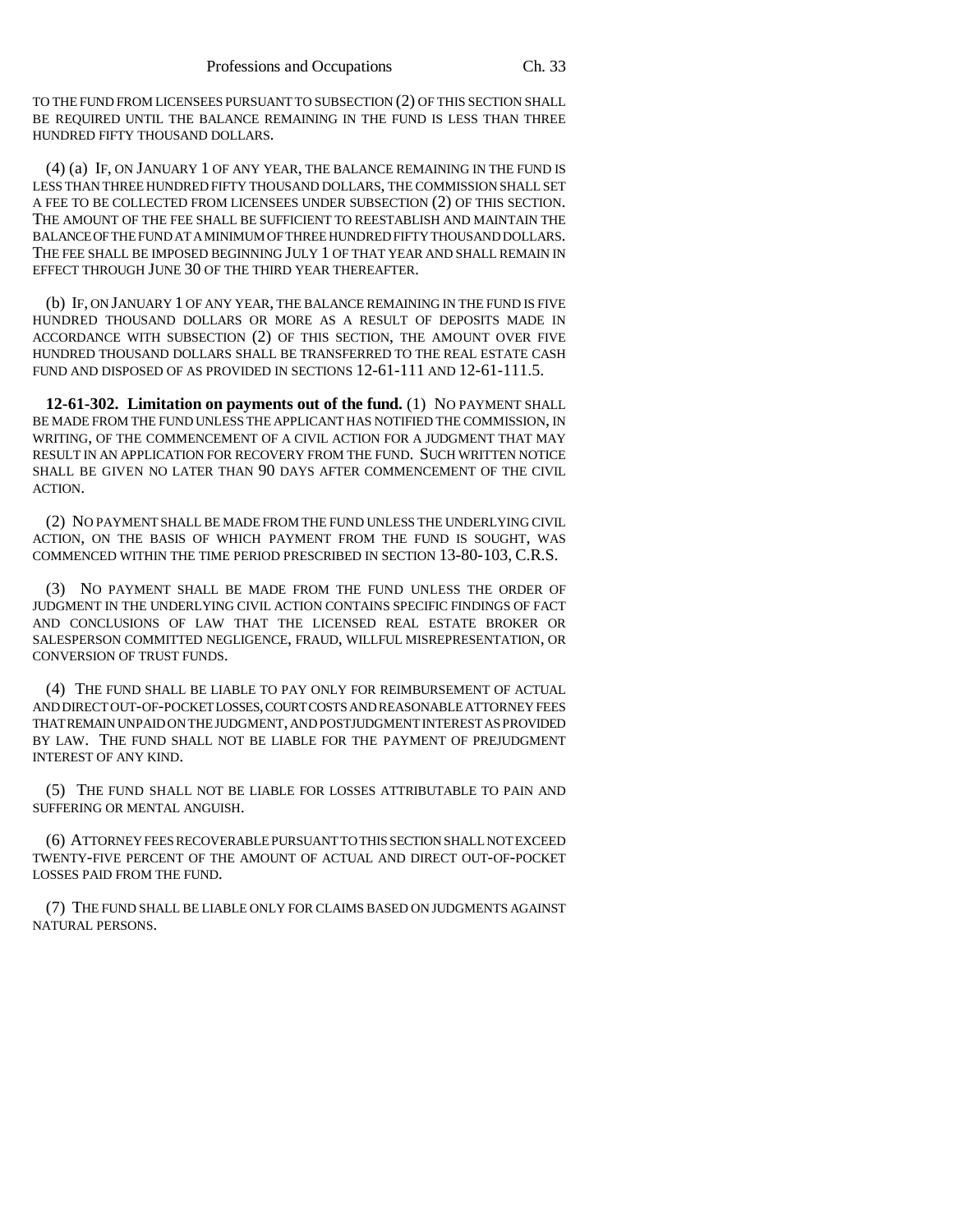## Ch. 33 Professions and Occupations

(8) THE FUND SHALL NOT BE SUBJECT TO A CLAIM BY A LICENSEE INVOLVING A TRANSACTION IN WHICH THE APPLICANT PERFORMED ACTS FOR WHICH A BROKER'S OR SALESPERSON'S LICENSE IS REQUIRED.

(9) NOTWITHSTANDING ANY PROVISION OF THIS PART 3 TO THE CONTRARY, THE LIABILITY OF THE FUND SHALL NOT EXCEED:

(a) FOR APPLICATIONS FILED AFTER JULY 1, 1987, AND BEFORE JULY 1, 1991, FIFTEEN THOUSAND DOLLARS PER CLAIMANT.

(b) FOR APPLICATIONS FILED ON OR AFTER JULY 1, 1991 AND BEFORE JULY 1,1995, FIFTEEN THOUSAND DOLLARS PER TRANSACTION, REGARDLESS OF THE NUMBER OF PERSONS AGGRIEVED OR THE NUMBER OF REAL ESTATE LICENSEES OR PARCELS OF REAL ESTATE INVOLVED IN SUCH TRANSACTIONS.

(c) FOR APPLICATIONS FILED ON OR AFTER JULY 1, 1995, TWENTY THOUSAND DOLLARS PER TRANSACTION, REGARDLESS OF THE NUMBER OF PERSONS AGGRIEVED, THE NUMBER OF PARCELS, OR THE NUMBER OF REAL ESTATE LICENSEES INVOLVED IN SUCH TRANSACTION.

(d) SIXTY THOUSAND DOLLARS FOR ANY ONE LICENSEE, REGARDLESS OF THE NUMBER OF JUDGMENTS ENTERED AGAINST THE LICENSEE, PARCELS OF REAL ESTATE INVOLVED, NUMBER OF LICENSEES INVOLVED, OR NUMBER OF PERSONS AGGRIEVED IN SUCH TRANSACTIONS.

(10) (a) IF THE VALIDLY FILED APPLICATIONS EXCEED THE LIMITATION ON LIABILITY SET FORTH IN PARAGRAPHS (a) TO (d) OF SUBSECTION (9) OF THIS SECTION, THEN PAYMENT FROM THE FUND SHALL BE DISTRIBUTED AMONG SUCH APPLICANTS IN THE RATIO THAT THEIR RESPECTIVE CLAIMS BEAR TO THE AGGREGATE OF SUCH VALID CLAIMS OR IN SUCH OTHER MANNER AS A COURT OF RECORD MAY DEEM EQUITABLE. DISTRIBUTION OF SUCH MONEYS SHALL BE AMONG THE PERSONS ENTITLED TO SHARE THEREIN WITHOUT REGARD TO THE ORDER OF PRIORITY IN WHICH THEIR RESPECTIVE JUDGMENTS MAY HAVE BEEN OBTAINED OR THEIR APPLICATIONS MAY HAVE BEEN FILED.

(b) IF THE COMMISSION ISSUES AN ADMINISTRATIVE ORDER WHICH DIRECTS PAYMENT FROM THE FUND IN ACCORDANCE WITH SECTION 12-61-303 AND THIS SUBSECTION (10), ANY PROSPECTIVE APPLICANT AFFECTED BY SUCH ORDER MAY FILE A PETITION WITH THE APPROPRIATE COURT PURSUANT TO SECTION 12-61-304. IN THAT PROCEEDING, THE COMMISSION MAY THEN MOVE THE COURT FOR AN ORDER CONSOLIDATING OR JOINING ALL APPLICANTS AND PROSPECTIVE APPLICANTS WHOSE JUDGMENTS HAVE BEEN ENTERED AGAINST A COMMON LICENSEE JUDGMENT DEBTOR INTO ONE ACTION SO THAT THE RESPECTIVE RIGHTS OF ALL SUCH APPLICANTS MAY BE EQUITABLY ADJUDICATED AND SETTLED.

**12-61-303. Simplified procedure - application for administrative order for payment from the fund.** (1) A PERSON WHO OBTAINS A FINAL JUDGMENT IN ANY COURT OF COMPETENT JURISDICTION AGAINST A REAL ESTATE BROKER OR SALESPERSON MAY FILE A VERIFIED APPLICATION WITH THE COLORADO REAL ESTATE COMMISSION FOR AN ADMINISTRATIVE ORDER FOR PAYMENT FROM THE FUND OF ANY AMOUNT REMAINING UNPAID ON THE JUDGMENT. THE BURDEN SHALL BE UPON SUCH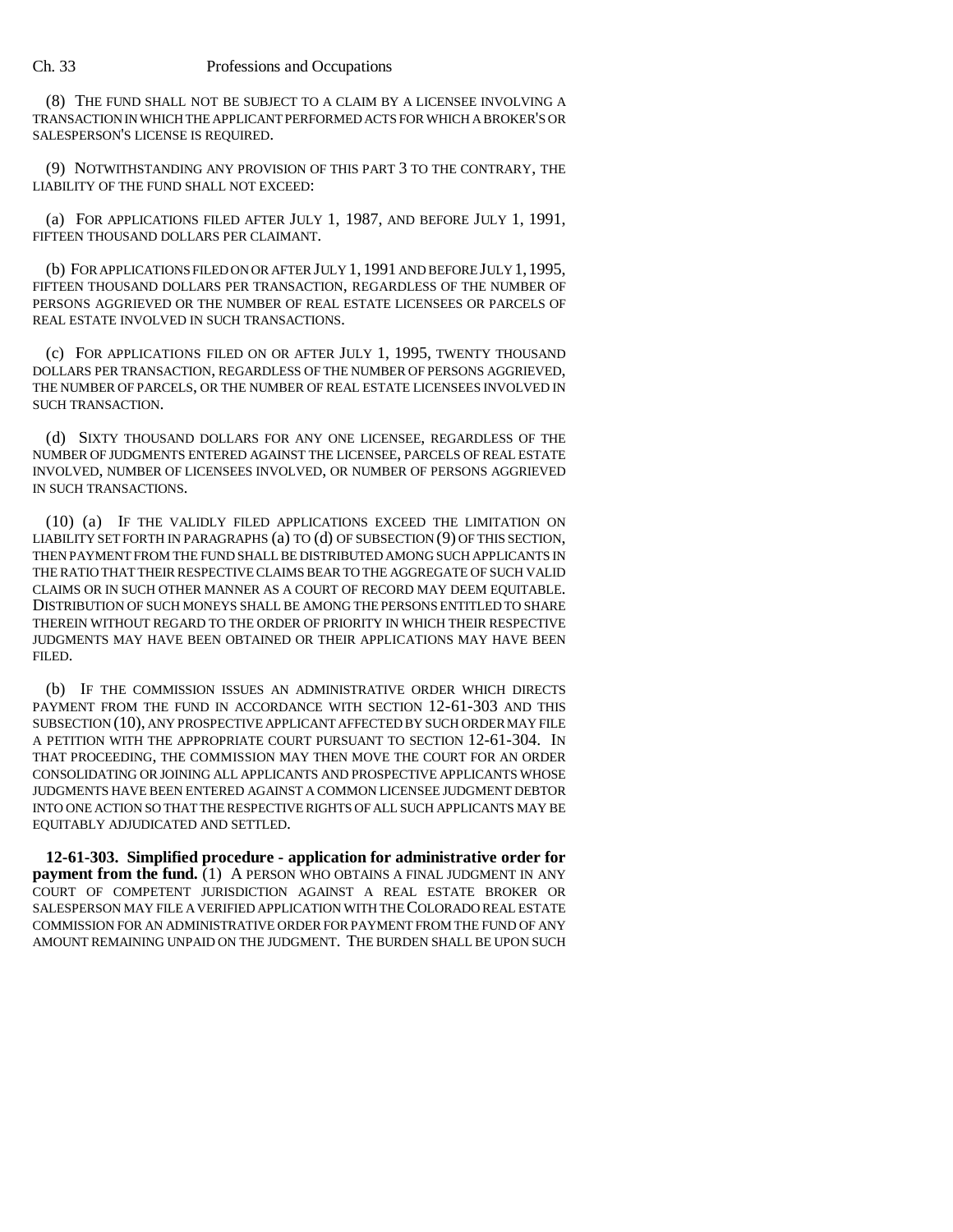APPLICANT TO SHOW THE VALIDITY OF THE APPLICATION UNDER THIS PART 3 AND TO PROVIDE THE COMMISSION WITH SUCH INFORMATION AS THE COMMISSION MAY DEEM NECESSARY TO DETERMINE THE VALIDITY OF THE APPLICATION.

(2) THE APPLICATION SHALL BE MADE ON A FORM PROVIDED BY THE COMMISSION, WHICH FORM SHALL BE SUFFICIENT TO PROVIDE THE APPLICANT WITH A REASONABLE OPPORTUNITY TO SHOW COMPLIANCE WITH THIS PART 3 AND SHALL REQUIRE THAT THE APPLICANT SUBMIT THE FOLLOWING INFORMATION:

(a) THE NAME, ADDRESS, AND TELEPHONE NUMBER OF THE APPLICANT;

(b) IF THE APPLICANT IS REPRESENTED BY AN ATTORNEY, THE NAME, BUSINESS ADDRESS, TELEPHONE NUMBER, AND COLORADO SUPREME COURT REGISTRATION NUMBER OF THE ATTORNEY;

(c) IDENTIFICATION OF THE UNDERLYING JUDGMENT FORMING THE BASIS OF THE APPLICATION, INCLUDING THE NAMED PARTIES, CASE NUMBER, AND COURT ENTERING JUDGMENT;

(d) THE AMOUNT OF THE CLAIM AND AN EXPLANATION OF THE APPLICANT'S COMPUTATION OF THE CLAIM; AND

(e) ANY OTHER INFORMATION THE COMMISSION REASONABLY DEEMS NECESSARY TO DETERMINE THE VALIDITY OF THE APPLICATION.

(3) THE FORM PROVIDED TO THE APPLICANT BY THE COMMISSION SHALL CONTAIN, IN A PROMINENT PLACE, THE FOLLOWING NOTICE TO THE LICENSEE JUDGMENT DEBTOR:

**"NOTICE: BASED ON A JUDGMENT ENTERED AGAINST YOU IN THE ABOVE-CAPTIONED MATTER, AN APPLICATION FOR AN ADMINISTRATIVE ORDER DIRECTING PAYMENT FROM THE REAL ESTATE RECOVERY FUND HAS BEEN FILED WITH THE REAL ESTATE COMMISSION.**

**IF THE REAL ESTATE COMMISSION ISSUES AN ADMINISTRATIVE ORDER FOR PAYMENT FROM THE FUND, YOUR REAL ESTATE LICENSE WILL AUTOMATICALLY BE REVOKED WHEN THE ORDER IS ISSUED AND PAYMENT IS MADE TO THE APPLICANT. ANY SUBSEQUENT APPLICATION FOR A LICENSE SHALL NOT BE GRANTED UNTIL THE FUND IS REIMBURSED FOR THE AMOUNT PAID, PLUS INTEREST AT THE STATUTORY RATE.**

**IF YOU WISH TO OBJECT TO THE APPLICATION, YOU MUST FILE A WRITTEN OBJECTION, SETTING FORTH THE SPECIFIC GROUNDS FOR SUCH OBJECTION, WITH THE COMMISSION WITHIN THIRTY DAYS AFTER HAVING BEEN SERVED WITH A COPY OF THE APPLICATION. IF YOU DO NOT FILE A WRITTEN OBJECTION, YOU WAIVE YOUR RIGHT TO DEFEND AGAINST THE CLAIM."**

(4) THE APPLICANT SHALL ALSO BE REQUIRED TO SHOW THAT:

(a) THERE IS NO COLLUSION BETWEEN THE APPLICANT AND THE JUDGMENT DEBTOR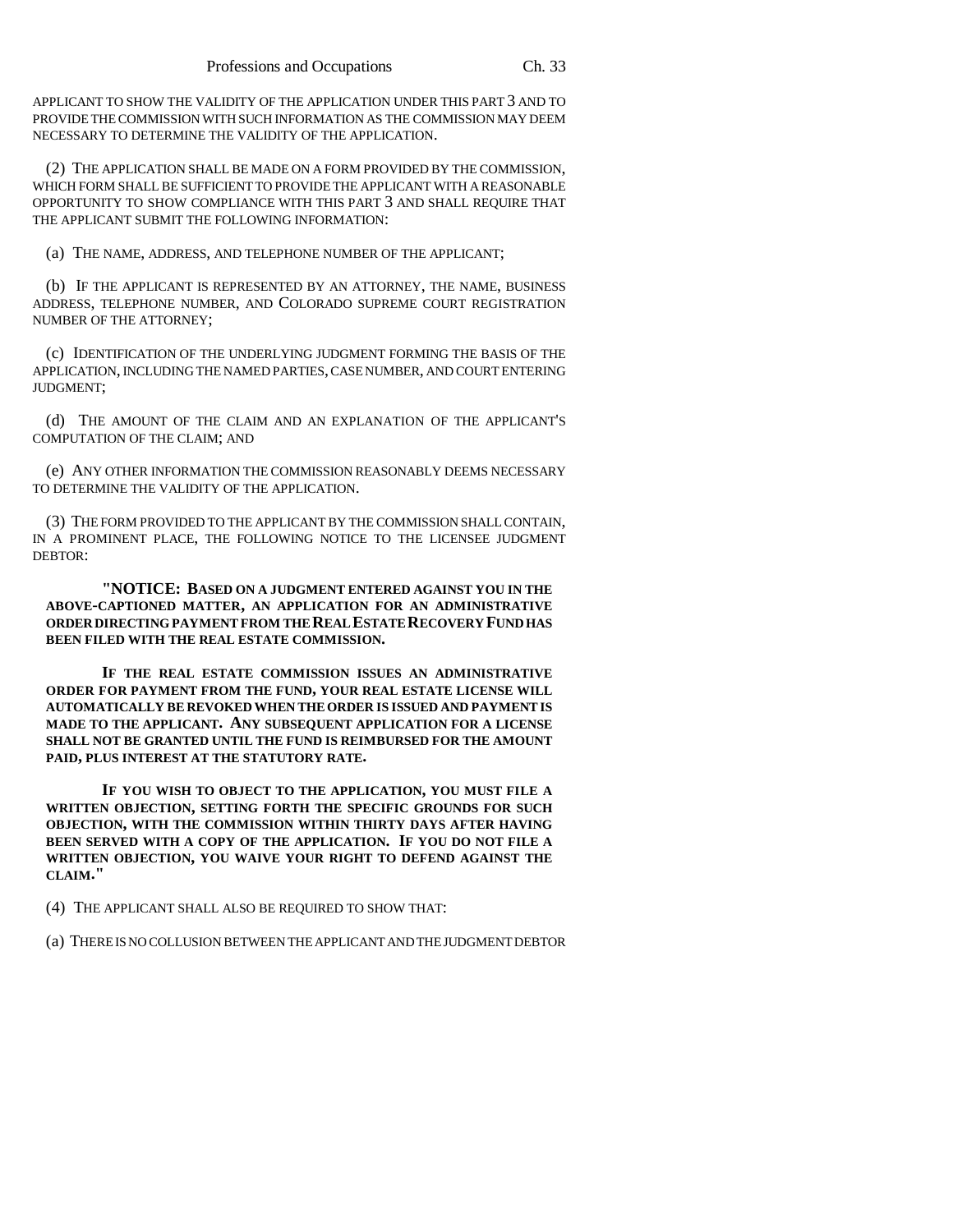OR ANY OTHER PERSON LIABLE TO THE APPLICANT IN THE TRANSACTION FOR WHICH THE APPLICANT SEEKS PAYMENT FROM THE FUND;

(b) THE JUDGMENT DEBTOR WAS LICENSED AS A REAL ESTATE BROKER OR SALESPERSON AT THE TIME OF THE TRANSACTION;

(c) THE JUDGMENT DEBTOR WAS ACTING IN A REAL ESTATE TRANSACTION AS A REAL ESTATE BROKER OR SALESPERSON, PERFORMING ACTS FOR WHICH A REAL ESTATE BROKER'S OR SALESPERSON'S LICENSE IS REQUIRED UNDER THIS ARTICLE, OR THAT THE TRANSACTION INVOLVED ACTS FOR WHICH A REAL ESTATE LICENSE WAS REQUIRED AND THE JUDGMENT DEBTOR WAS ACTING AS A PRINCIPAL, NOT AN AGENT, IN THAT TRANSACTION;

(d) THE JUDGMENT DEBTOR COMMITTED NEGLIGENCE, FRAUD, WILLFUL MISREPRESENTATION, OR CONVERSION OF TRUST FUNDS;

(e) THE APPLICATION WAS NOT FILED MORE THAN ONE YEAR AFTER FINALITY OF THE JUDGMENT AGAINST THE JUDGMENT DEBTOR, INCLUDING APPEALS;

(f) THE APPLICANT HAS REASONABLY SOUGHT TO OBTAIN A JUDGMENT AGAINST ALL PERSONS AND ENTITIES THAT ARE LIABLE TO THE APPLICANT FOR LOSSES SUFFERED IN THE TRANSACTION UPON WHICH THE FUND CLAIM IS BASED;

(g) THE APPLICANT HAS MADE REASONABLE SEARCHES AND INQUIRIES TO ASCERTAIN WHETHER THERE EXISTS REAL OR PERSONAL PROPERTY OR OTHER ASSETS AVAILABLE TO SATISFY THE JUDGMENT IN THE UNDERLYING CIVIL ACTION AND HAS UNDERTAKEN REASONABLE LEGAL MEANS TO REACH SUCH ASSETS OR OTHER PROPERTY IN SATISFACTION OF THE JUDGMENT.

(h) THE JUDGMENT DEBTOR HAS BEEN SERVED WITH A COPY OF THE APPLICATION AS REQUIRED BY SUBSECTION (5) OF THIS SECTION.

(5) WHEN ANY PERSON FILES AN APPLICATION WITH THE COMMISSION REQUESTING THE ISSUANCE OF AN ADMINISTRATIVE ORDER FOR PAYMENT FROM THE FUND, A COPY OF THE VERIFIED APPLICATION INCLUDING THE NOTICE REQUIRED BY SUBSECTION (3) OF THIS SECTION AND ANY OTHER DOCUMENTS FILED WITH THE APPLICATION SHALL BE SERVED UPON THE LICENSEE JUDGMENT DEBTOR BY THE APPLICANT WITHIN TWENTY DAYS AFTER THE DATE UPON WHICH THE APPLICATION IS FILED. A CERTIFICATE OR AFFIDAVIT OF SUCH SERVICE SHALL BE FILED WITH THE COMMISSION. SERVICE UPON A LICENSEE JUDGMENT DEBTOR SHALL BE MADE ACCORDING TO THE COLORADO RULES OF CIVIL PROCEDURE AND SUBSECTION (6) OF THIS SECTION.

(6) ANY REAL ESTATE BROKER OR REAL ESTATE SALESPERSON WHO IS LICENSED OR WHO RENEWS A LICENSE UNDER PART 1 OF THIS ARTICLE ON OR AFTER JANUARY 1, 1972, AND UPON WHOM PERSONAL SERVICE CANNOT BE MADE WITH REASONABLE DILIGENCE SHALL BE DEEMED TO HAVE APPOINTED THE SECRETARY OF STATE AS AGENT FOR SERVICE OF PROCESS FOR PURPOSES OF ACTIONS AND APPLICATIONS FILED AGAINST SAID BROKER OR SALESPERSON PURSUANT TO THIS PART 3. SERVICE OF PROCESS UPON SUCH PERSONS SHALL BE MADE AS NEARLY AS PRACTICABLE IN THE MANNER PRESCRIBED BY SECTION 7-105-104, C.R.S. THE BURDEN SHALL BE UPON THE APPLICANT TO SHOW THAT PERSONAL SERVICE CANNOT BE MADE WITH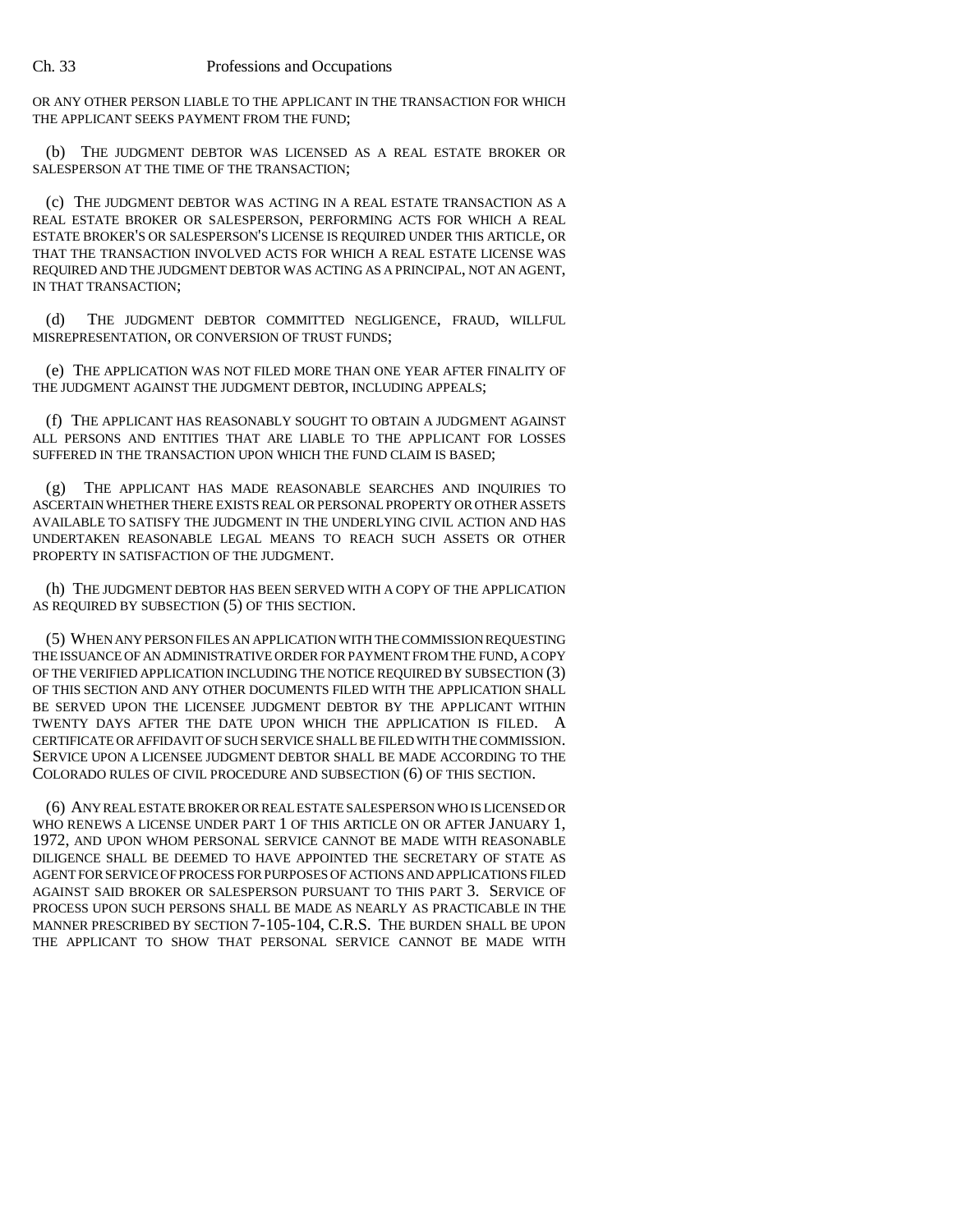REASONABLE DILIGENCE.

(7) THE JUDGMENT DEBTOR SHALL HAVE THIRTY DAYS AFTER BEING SERVED WITH THE APPLICATION WITHIN WHICH TO FILE A WRITTEN OBJECTION TO PAYMENT FROM THE FUND BY THE COMMISSION. SUCH OBJECTION SHALL BE SERVED UPON THE COMMISSION IN ACCORDANCE WITH THE COLORADO RULES OF CIVIL PROCEDURE AND SHALL CLEARLY SET FORTH THE GROUNDS UPON WHICH THE OBJECTION IS MADE. FAILURE TO FILE SUCH AN OBJECTION SHALL CONSTITUTE WAIVER OF ANY RIGHT TO PROCEED UNDER SECTION 12-61-304.

(8) (a) IF THE COMMISSION DETERMINES THAT AN APPLICATION IS COMPLETE AND VALID, THE COMMISSION MAY, BY ADMINISTRATIVE ORDER:

(I) PAY THE REQUESTED AMOUNT OR SUCH LESSER AMOUNT AS THE COMMISSION MAY DEEM APPROPRIATE;

(II) SETTLE THE CLAIM WITH THE APPLICANT FOR AN APPROPRIATE AGREED AMOUNT; OR

(III) DENY THE APPLICATION ON THE GROUNDS THAT THE APPLICATION DOES NOT DEMONSTRATE COMPLIANCE WITH THIS PART 3.

(b) SUCH ADMINISTRATIVE DETERMINATION SHALL BE PROMPTLY MADE BY THE COMMISSION OR ITS DESIGNEE IN WRITING IN THE FORM OF AN ADMINISTRATIVE ORDER AND, IF THE APPLICATION IS DENIED, SETTING FORTH THE GENERAL GROUNDS THEREFOR.

(c) SUCH ADMINISTRATIVE ORDER SHALL BE SENT BY REGULAR MAIL TO THE APPLICANT AND THE JUDGMENT DEBTOR AT THEIR LAST KNOWN ADDRESSES ACCORDING TO RECORDS OF THE COMMISSION.

(9) THE COMMISSION MAY ADOPT RULES IMPLEMENTING THIS PART 3 IN ACCORDANCE WITH ARTICLE 4 OF TITLE 24, C.R.S.

**12-61-304. Procedure upon objection to payment or denial of application.** (1) IF THE COMMISSION ISSUES AN ADMINISTRATIVE ORDER THAT DENIES AN APPLICATION FOR PAYMENT FROM THE FUND IN WHOLE OR IN PART, THE APPLICANT MAY FILE A VERIFIED PETITION FOR PAYMENT FROM THE FUND IN THE COURT THAT ENTERED THE JUDGMENT ON WHICH THE APPLICATION IS BASED. WHEN AN APPLICANT FILES SUCH A PETITION, THE APPLICANT SHALL SERVE A COPY OF THE VERIFIED PETITION, INCLUDING THE NOTICE REQUIRED BY SUBSECTION (2) OF THIS SECTION UPON THE REAL ESTATE COMMISSION AND UPON THE LICENSEE JUDGMENT DEBTOR IN ACCORDANCE WITH THE COLORADO RULES OF CIVIL PROCEDURE AND SECTION 12-61-303 (6). A CERTIFICATE OR AFFIDAVIT OF SUCH SERVICE SHALL BE FILED WITH THE COURT.

(2) WHEN A PETITION IS FILED WITH THE COURT PURSUANT TO SUBSECTION (1) OF THIS SECTION, THE PETITION SHALL BE ACCOMPANIED BY A NOTICE WHICH SHALL STATE AS FOLLOWS:

**"NOTICE: BASED ON A JUDGMENT ENTERED AGAINST YOU IN THE**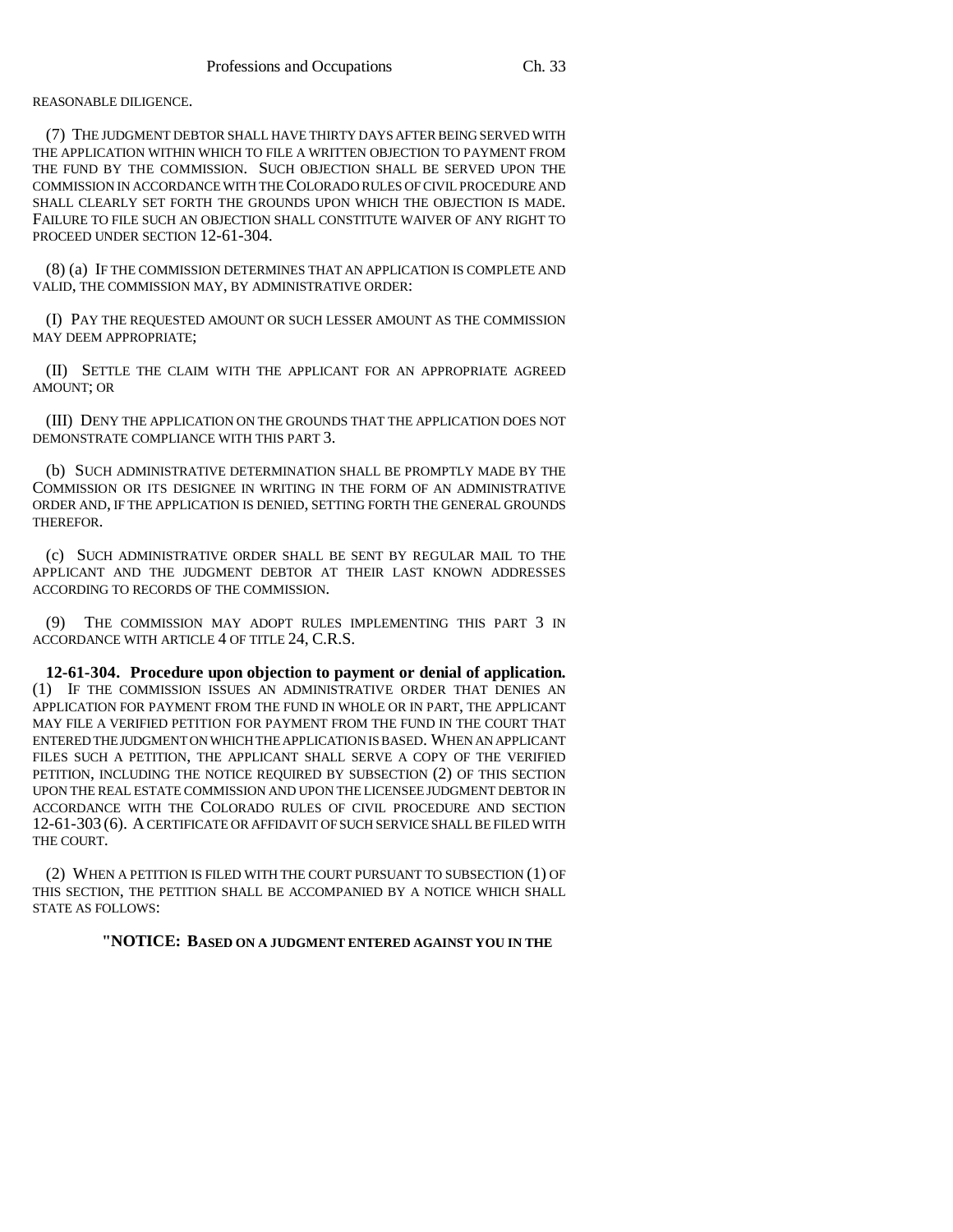**ABOVE-CAPTIONED MATTER, A PETITION FOR AN ORDER DIRECTING PAYMENT FROM THE RECOVERY FUND OF THE REAL ESTATE COMMISSION HAS BEEN FILED WITH THE COURT.**

**IF THE REAL ESTATE COMMISSION MAKES A PAYMENT FROM THE FUND PURSUANT TO A COURT ORDER BASED UPON THIS PETITION, YOUR REAL ESTATE LICENSE WILL AUTOMATICALLY BE REVOKED WHEN THE COURT ORDER BECOMES FINAL AND PAYMENT IS MADE. ANY SUBSEQUENT APPLICATION FOR A LICENSE SHALL NOT BE GRANTED UNTIL THE FUND IS REIMBURSED FOR THE AMOUNT PAID, PLUS INTEREST AT THE STATUTORY RATE.**

**IF YOU WISH TO DEFEND AGAINST THIS CLAIM, YOU MUST FILE A WRITTEN RESPONSE WITH THE COURT AND MAIL A COPY TO THE PARTY FILING THE PETITION AND TO THE REAL ESTATE COMMISSION WITHIN THIRTY DAYS AFTER HAVING BEEN SERVED WITH THIS NOTICE. IF YOU DO NOT FILE A WRITTEN RESPONSE, YOU WAIVE YOUR RIGHT TO DEFEND AGAINST THE CLAIM."**

(3) IF THE JUDGMENT DEBTOR FILES AN OBJECTION TO THE ISSUANCE OF AN ADMINISTRATIVE ORDER FOR PAYMENT FROM THE FUND IN ACCORDANCE WITH SECTION 12-61-303 (7) AND THE COMMISSION ISSUES AN ADMINISTRATIVE ORDER DIRECTING PAYMENT FROM THE FUND, THE JUDGMENT DEBTOR MAY FILE A VERIFIED PETITION OBJECTING TO PAYMENT FROM THE FUND IN THE COURT THAT ENTERED THE JUDGMENT ON WHICH THE APPLICATION WAS BASED. WHEN A JUDGMENT DEBTOR FILES SUCH A PETITION, THE JUDGMENT DEBTOR SHALL SERVE A COPY OF THE PETITION UPON THE REAL ESTATE COMMISSION AND THE APPLICANT IN ACCORDANCE WITH THE COLORADO RULES OF CIVIL PROCEDURE. A CERTIFICATE OR AFFIDAVIT OF SUCH SERVICE SHALL BE FILED WITH THE COURT.

(4) A PETITION FILED WITH A COURT PURSUANT TO SUBSECTION (1) OR (2) OF THIS SECTION SHALL BE IN THE FORM OF A PLEADING AND SHALL COMPLY WITH THE RULES OF PROCEDURE APPLICABLE TO THE COURT IN WHICH IT IS FILED. SUCH PETITION SHALL BE FILED IN THE APPROPRIATE COURT NO LATER THAN THIRTY DAYS FROM THE DATE UPON WHICH THE ADMINISTRATIVE ORDER IS MAILED BY THE COMMISSION PURSUANT TO SECTION 12-61-303 (8). THE PETITION SHALL BE ACCOMPANIED BY A VERIFIED COPY OF THE APPLICATION FORM AND ANY ATTACHED DOCUMENTS THAT WERE FILED WITH THE COMMISSION.

(5) THE REAL ESTATE COMMISSION AND ANY PERSON SERVED WITH A PETITION PURSUANT TO THIS SECTION SHALL HAVE THIRTY DAYS AFTER SERVICE OF THE PETITION WITHIN WHICH TO FILE A WRITTEN ANSWER.THE COURT SHALL THEREAFTER SET THE MATTER FOR HEARING.

(6) AT A HEARING UNDER SUBSECTION (5) OF THIS SECTION, THE PARTY FILING THE PETITION SHALL BE REQUIRED TO SHOW COMPLIANCE, OR LACK THEREOF, WITH SECTIONS 12-61-302 TO 12-61-304. SUCH HEARING SHALL BE ON THE MERITS OF THE APPLICATION AND SHALL NOT BE IN THE NATURE OF JUDICIAL REVIEW OF THE ADMINISTRATIVE ORDER ISSUED BY THE COMMISSION OR OF THE PROCEDURE EMPLOYED IN ISSUING SUCH ORDER.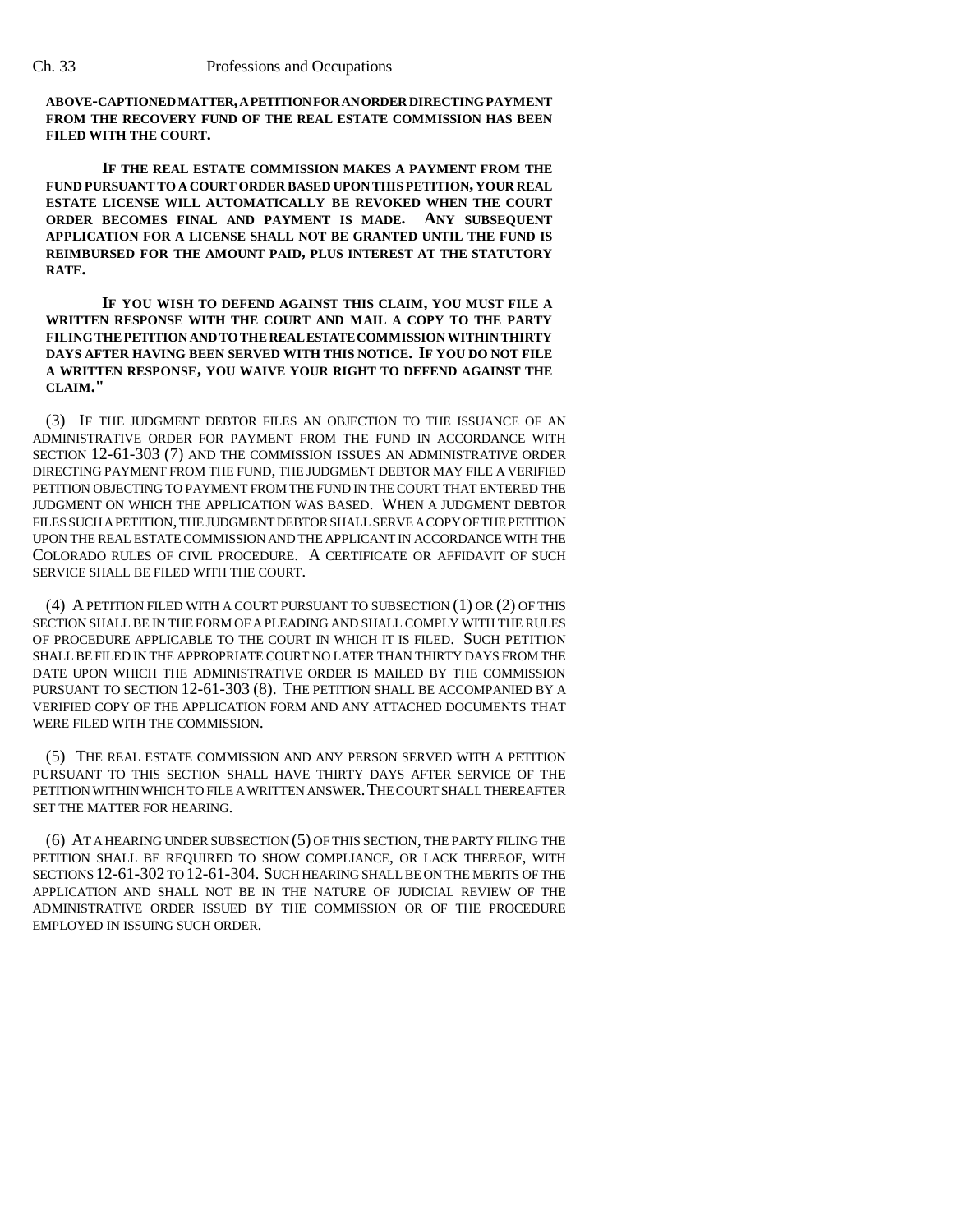**12-61-305. Commission may defend against petition - burden of proof presumption - compromise of claims.** THE REAL ESTATE COMMISSION MAY, ON BEHALF OF THE FUND, DEFEND AGAINST A PETITION FILED PURSUANT TO SECTION 12-61-304 AND SHALL HAVE RECOURSE TO ALL APPROPRIATE MEANS OF DEFENSE AND APPEAL, INCLUDING EXAMINATION OF WITNESSES AND THE RIGHT TO RELITIGATE ANY ISSUES THAT WERE MATERIAL AND RELEVANT TO THE PROCEEDING AGAINST THE FUND AND THAT WERE FINALLY ADJUDICATED IN THE UNDERLYING ACTION ON WHICH THE JUDGMENT IN FAVOR OF THE APPLICANT WAS BASED. IF SUCH JUDGMENT WAS BY DEFAULT, STIPULATION, OR CONSENT, OR WHENEVER THE ACTION AGAINST THE LICENSEE JUDGMENT DEBTOR WAS DEFENDED BY A TRUSTEE IN BANKRUPTCY, THE APPLICANT SHALL HAVE THE BURDEN OF PRODUCING EVIDENCE OF, AND THE BURDEN OF PROVING, THE NEGLIGENCE, FRAUD, WILLFUL MISREPRESENTATION, OR CONVERSION OF TRUST FUNDS BY THE LICENSEE JUDGMENT DEBTOR; OTHERWISE, THE JUDGMENT SHALL CREATE A REBUTTABLE PRESUMPTION OF THE NEGLIGENCE, FRAUD, WILLFUL MISREPRESENTATION, OR CONVERSION OF TRUST FUNDS BY THE LICENSEE, AND SUCH PRESUMPTION SHALL AFFECT THE BURDEN OF PRODUCING EVIDENCE. THE REAL ESTATE COMMISSION MAY, SUBJECT TO COURT APPROVAL, SETTLE A CLAIM BASED UPON THE PETITION OF AN APPLICANT AND SHALL NOT BE BOUND BY ANY PRIOR COMPROMISE OF THE JUDGMENT DEBTOR.

**12-61-306. Defense against petition - conclusive adjudication of issues.** THE JUDGMENT DEBTOR MAY DEFEND AN ACTION AGAINST THE FUND AND SHALL HAVE RECOURSE TO ALL APPROPRIATE MEANS OF DEFENSE AND APPEAL, INCLUDING EXAMINATION OF WITNESSES; EXCEPT THAT MATTERS FINALLY ADJUDICATED IN THE UNDERLYING ACTION, INCLUDING, BUT NOT LIMITED TO, THE ISSUES OF NEGLIGENCE, FRAUD, WILLFUL MISREPRESENTATION, OR CONVERSION OF TRUST FUNDS, ARE CONCLUSIVE AGAINST BOTH THE LICENSEE JUDGMENT DEBTOR AND THE APPLICANT AND MAY NOT BE RELITIGATED.

**12-61-307. Automatic revocation of license - reinstatement.** SHOULD THE REAL ESTATE COMMISSION PAY FROM THE FUND ANY AMOUNT IN SETTLEMENT OF A CLAIM OR TOWARD SATISFACTION OF A JUDGMENT AGAINST A LICENSED BROKER OR SALESPERSON, EITHER BY ADMINISTRATIVE ORDER OR BY ORDER OF THE COURT, THE LICENSE OF THE BROKER OR SALESPERSON SHALL BE AUTOMATICALLY REVOKED UPON THE FINAL DATE OF SUCH ORDER. NO SUCH BROKER OR SALESPERSON SHALL BE ELIGIBLE TO BE LICENSED AGAIN UNTIL SUCH BROKER OR SALESPERSON HAS REPAID IN FULL, PLUS INTEREST AT THE STATUTORY RATE, THE AMOUNT PAID FROM THE FUND ON THE BROKER OR SALESPERSON'S ACCOUNT.

**12-61-308. Distribution from fund - fund insufficient to pay claims - delayed** distribution authorized. (1) UPON THE ISSUANCE BY THE COMMISSION OF AN ADMINISTRATIVE ORDER DIRECTING THAT PAYMENT BE MADE OUT OF THE FUND, OR UPON THE ENTRY OF SUCH AN ORDER BY A COURT OF COMPETENT JURISDICTION, THE CONTROLLER IS AUTHORIZED TO DRAW A WARRANT FOR THE PAYMENT OF THE SAME UPON A VOUCHER APPROVED BY THE REAL ESTATE COMMISSION, AND THE STATE TREASURER IS AUTHORIZED TO PAY THE SAME OUT OF THE FUND.

(2) IF AT ANY TIME THE BALANCE REMAINING IN THE FUND IS INSUFFICIENT TO SATISFY ANY DULY AUTHORIZED CLAIM OR PORTION THEREOF, THE REAL ESTATE COMMISSION, WHEN SUFFICIENT MONEY HAS BEEN DEPOSITED IN THE FUND, SHALL SATISFY SUCH UNPAID CLAIMS OR PORTIONS THEREOF, IN THE ORDER THAT SUCH